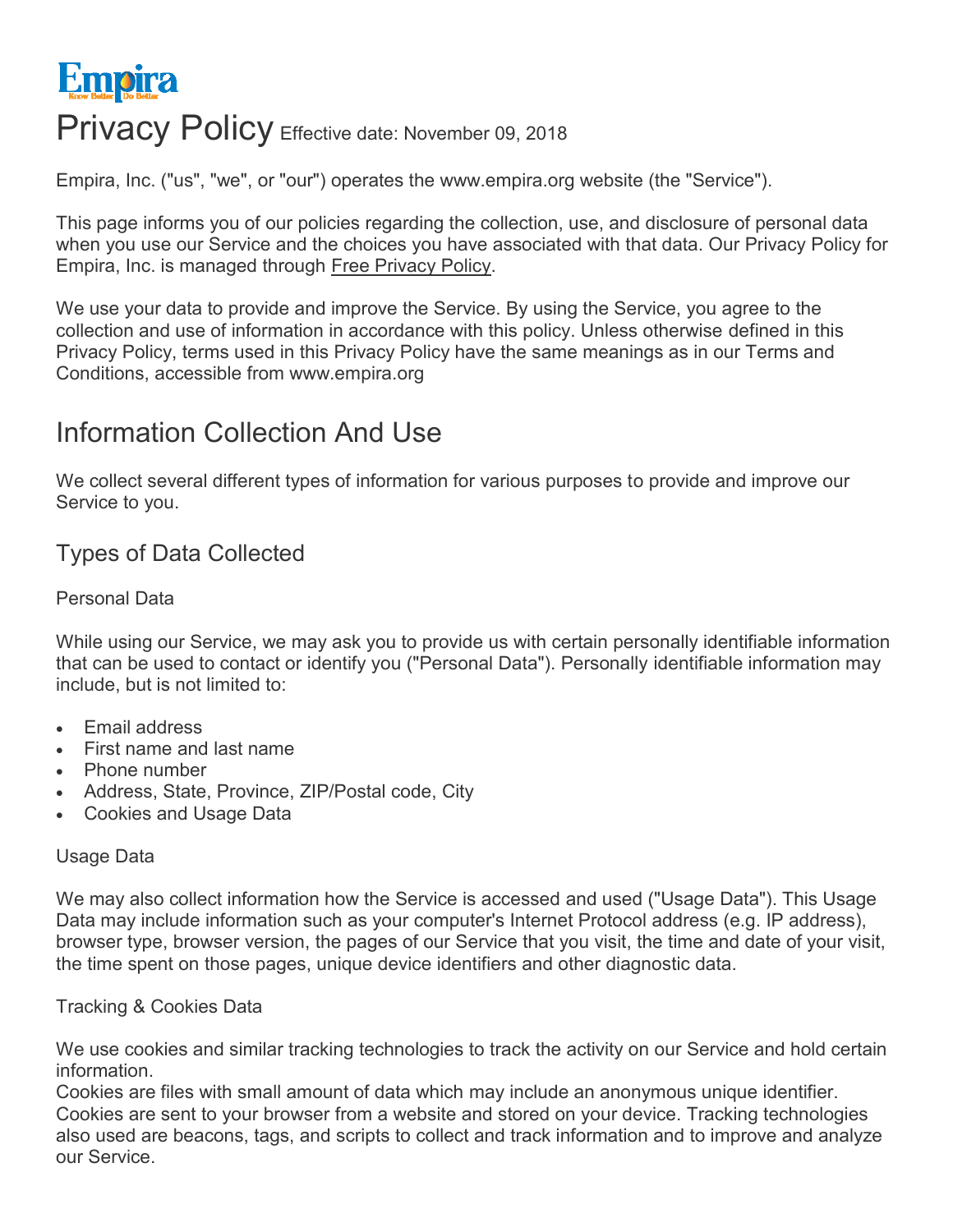You can instruct your browser to refuse all cookies or to indicate when a cookie is being sent. However, if you do not accept cookies, you may not be able to use some portions of our Service.

Examples of Cookies we use:

**Session Cookies.** We use Session Cookies to operate our Service.

**Preference Cookies.** We use Preference Cookies to remember your preferences and various settings.

**Security Cookies.** We use Security Cookies for security purposes.

### Use of Data

Empira, Inc. uses the collected data for various purposes:

- To provide and maintain the Service
- To notify you about changes to our Service
- To allow you to participate in interactive features of our Service when you choose to do so
- To provide customer care and support
- To provide analysis or valuable information so that we can improve the Service
- To monitor the usage of the Service
- To detect, prevent and address technical issues

# Transfer Of Data

Your information, including Personal Data, may be transferred to — and maintained on — computers located outside of your state, province, country or other governmental jurisdiction where the data protection laws may differ than those from your jurisdiction.

If you are located outside United States and choose to provide information to us, please note that we transfer the data, including Personal Data, to United States and process it there.

Your consent to this Privacy Policy followed by your submission of such information represents your agreement to that transfer.

Empira, Inc. will take all steps reasonably necessary to ensure that your data is treated securely and in accordance with this Privacy Policy and no transfer of your Personal Data will take place to an organization or a country unless there are adequate controls in place including the security of your data and other personal information.

### Disclosure Of Data

### Legal Requirements

Empira, Inc. may disclose your Personal Data in the good faith belief that such action is necessary to:

- To comply with a legal obligation
- To protect and defend the rights or property of Empira, Inc.
- To prevent or investigate possible wrongdoing in connection with the Service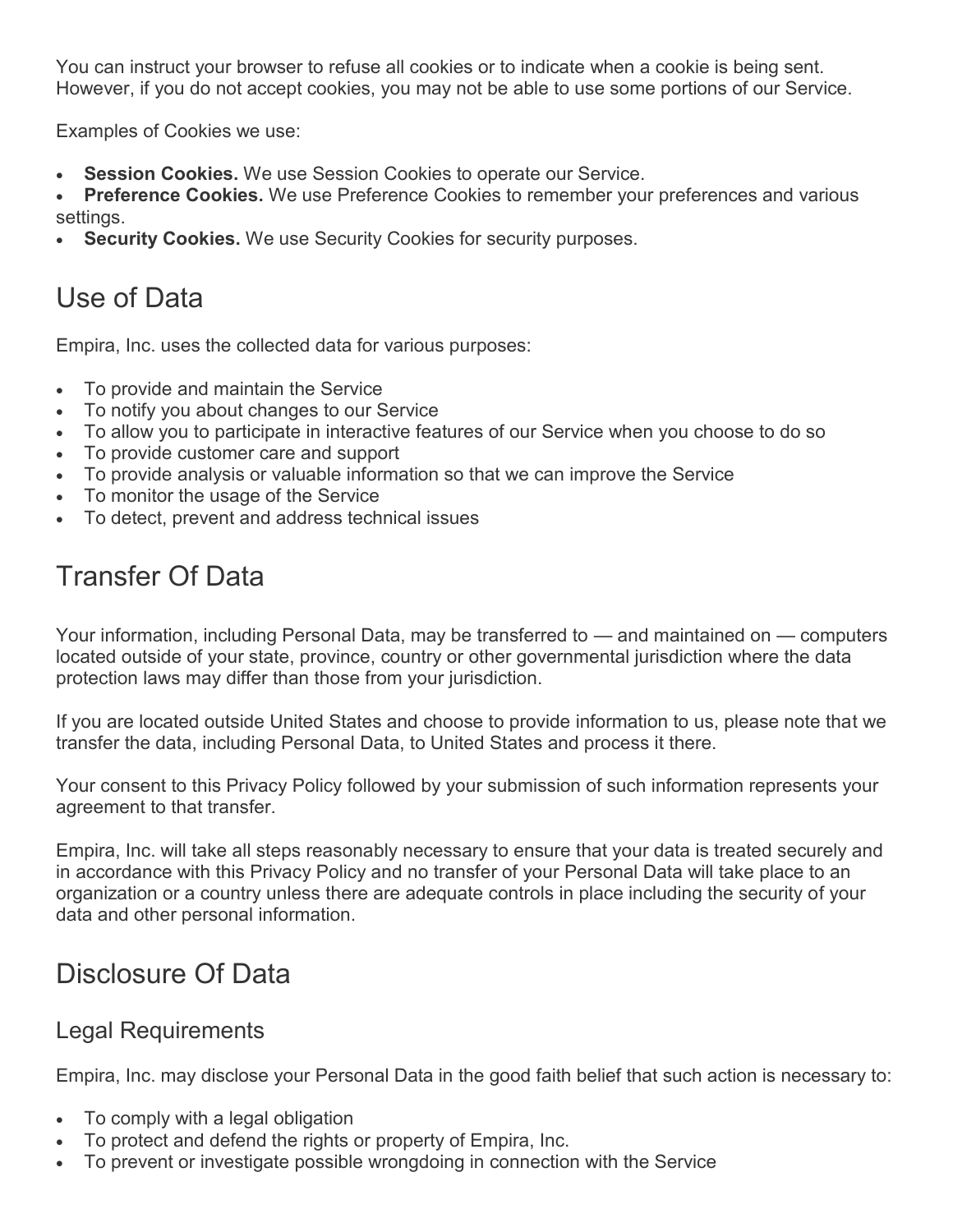- To protect the personal safety of users of the Service or the public
- To protect against legal liability

# Security Of Data

The security of your data is important to us, but remember that no method of transmission over the Internet, or method of electronic storage is 100% secure. While we strive to use commercially acceptable means to protect your Personal Data, we cannot guarantee its absolute security.

### Service Providers

We may employ third party companies and individuals to facilitate our Service ("Service Providers"), to provide the Service on our behalf, to perform Service-related services or to assist us in analyzing how our Service is used.

These third parties have access to your Personal Data only to perform these tasks on our behalf and are obligated not to disclose or use it for any other purpose.

### Analytics

We may use third-party Service Providers to monitor and analyze the use of our Service.

### **Google Analytics**

Google Analytics is a web analytics service offered by Google that tracks and reports website traffic. Google uses the data collected to track and monitor the use of our Service. This data is shared with other Google services. Google may use the collected data to contextualize and personalize the ads of its own advertising network.

You can opt-out of having made your activity on the Service available to Google Analytics by installing the Google Analytics opt-out browser add-on. The add-on prevents the Google Analytics JavaScript (ga.js, analytics.js, and dc.js) from sharing information with Google Analytics about visits activity.

For more information on the privacy practices of Google, please visit the Google Privacy & Terms web page:<https://policies.google.com/privacy?hl=en>

### Links To Other Sites

Our Service may contain links to other sites that are not operated by us. If you click on a third party link, you will be directed to that third party's site. We strongly advise you to review the Privacy Policy of every site you visit.

We have no control over and assume no responsibility for the content, privacy policies or practices of any third party sites or services.

### Children's Privacy